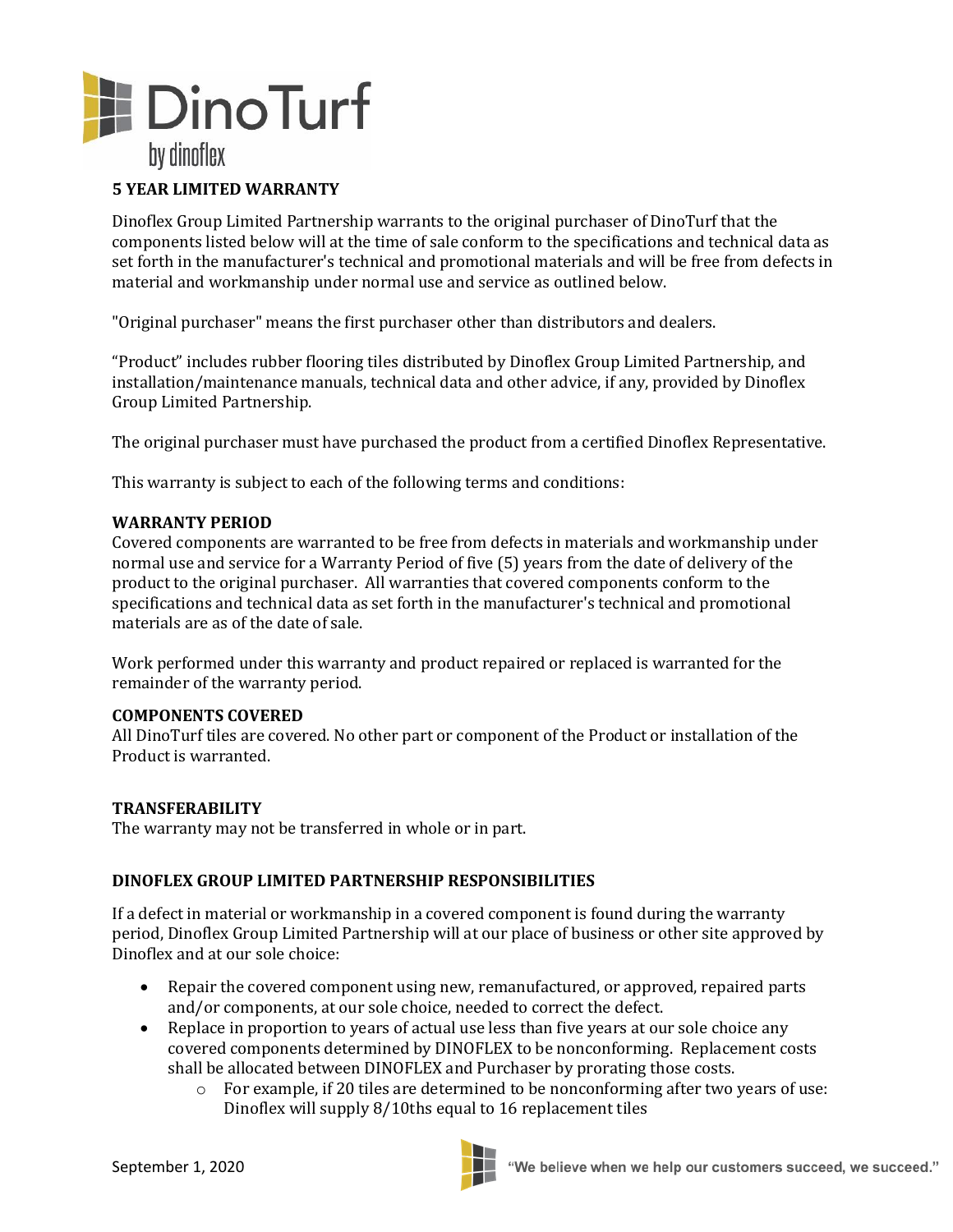- $\circ$  Purchaser will be responsible for buying 2/10ths equal to 4 replacement tiles.
- In the case of failure of the lamination bond deemed to be a manufacturing defect, Dinoflex Group Limited Partnership will, at its discretion, replace or repair the affected tile(s).

## **PURCHASHER RESPONSIBILITIES**

The Purchaser is responsible for:

- Proper installation of the Product in compliance with the installation guidelines.
- Supply all installation documentation in accordance with Dinoflex's specification and installation guidelines. I.e. RH levels, PH levels, temperature of room and product, acclimation and dry lay timelines etc. This documentation must be received by Dinoflex within 30 days of the installation.
- Using the Product in an application for which it was designed in accordance with the Manufacturer's published technical and promotional materials and refraining from any misuse or unauthorized modifications to the product.
- Properly and adequately maintaining the product in accordance with the maintenance guidelines.
- Ensuring that the product is not exposed to petroleum distillants (solvents, chlorine, acidic chemicals), industrial oils or cleaning methods not approved by the Manufacturer.
- Notifying Dinoflex Group Limited Partnership of any defect promptly and in any event within sixty (60) days of discovering the defect.
- Complying with all reasonable requests of the manufacturer in the administration of the warranty claim, including permitting the manufacturer to inspect any nonconforming product as installed before it is removed.
- Removal and re-installation of the product in connection with warranty service unless otherwise agreed in writing by the manufacturer.

## **Failure of the purchaser to comply with any of the foregoing responsibilities shall void the warranty.**

# **EXCLUDED FROM WARRANTY**

Dinoflex Group Limited Partnership shall not be responsible for:

- Installations not installed in accordance to our published installation guidelines.
- Problems caused by moisture, hydrostatic pressure, or alkali in the sub-floor.
- Attachments, accessory items and parts not sold by Dinoflex Group Limited Partnership.
- Integration of the product with other products, parts or components not covered by a Dionflex Group Limited Partnership warranty.
- Shade variations due to directional grain of turf.
- Abuse, neglect, alteration, accident, act of God, vandalism and/or improper repair. If the product is damaged due to an occurrence of a natural disaster including, but not limited to, flooding, earthquakes, tornadoes, hurricanes, etc.
- Purchaser's unreasonable delay in making the covered component available for inspection as installed after notice of a potential problem.
- The normal wear and aging of your product due to normal usage is not covered by this warranty.
- Any defect determined by Dinoflex not to be due to a defect caused by Dinoflex (e.g. if it is attributable to alteration, modification, negligence, or misuse by the customer or another person) is not covered by this warranty.

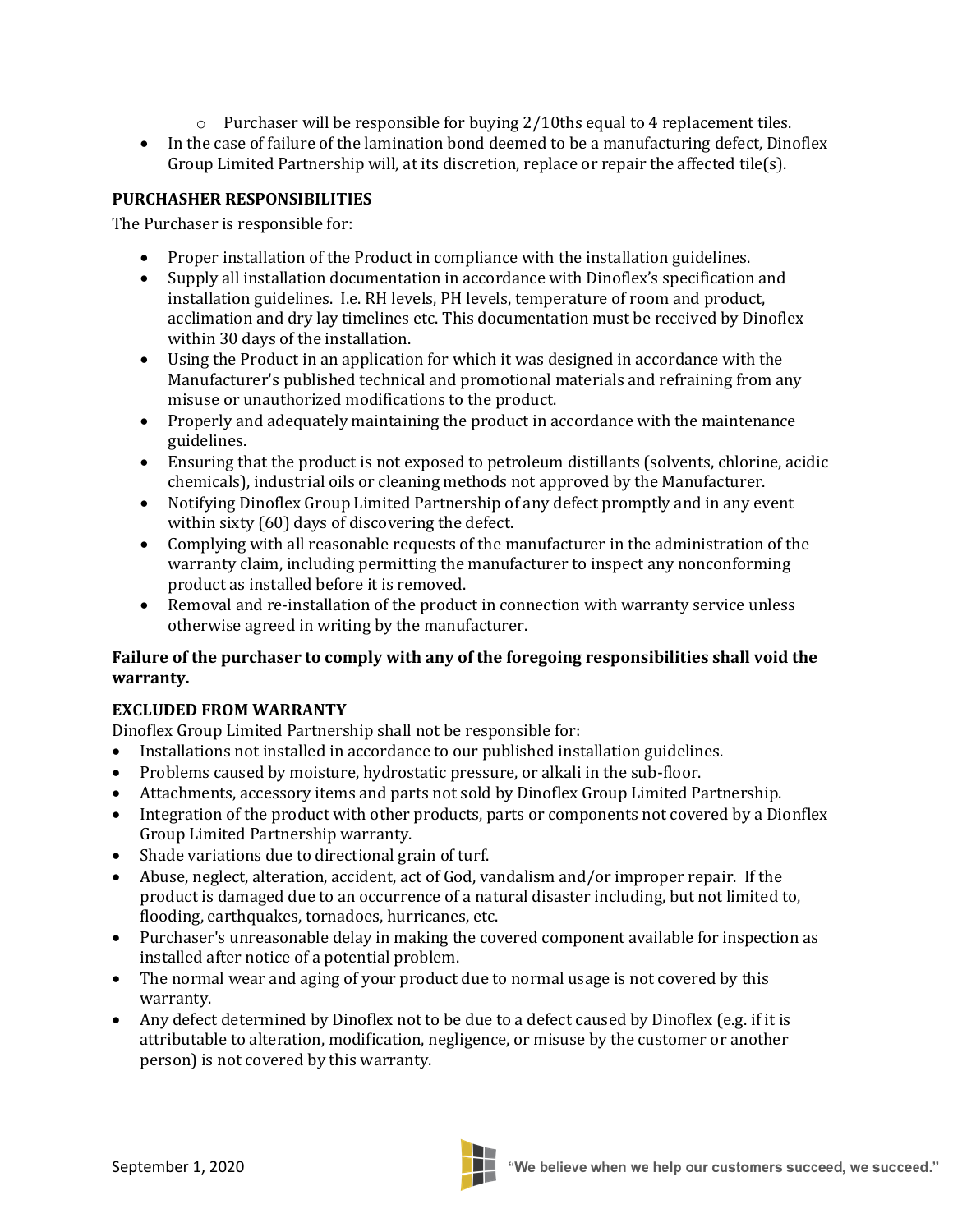- This warranty is in lieu of all other representations, warranties, guarantees, obligations or liability, expressed or implied, including any warranty of merchantability for a particular purpose other than resilient rubber floor covering.
- Any express or implied promise made by any salesperson or representative.
- Tears, burns, cuts or damage due to improper installation, improper use or improper cleaning agents or maintenance methods.
- Labor costs for installation of original or replacement material.
- Sale of "remnants", "seconds", "off goods" or other irregular (non-first quality) flooring materials. With respect to "seconds", "off goods", or "remnants" such are sold "as is," and Dinoflex makes no warranties whatsoever, express or implied with respect thereto, including warranties of merchantability or fitness for a particular purpose.
- Material installed with obvious defects.
- Installation of Dinoflex products with adhesives other than those recommended by Dinoflex.
- Fading and/or discoloration resulting from heavy sunlight penetration and ultraviolet ray exposure from direct or glass-filtered sunlight.
- Material that is not installed and maintained as recommended by Dinoflex.
- Environments where the product will be exposed to animal fats, vegetable oils, grease or petroleum-based materials. (i.e.: commercial kitchens or auto repair facilities.)
- Differences in color between products and photography.
- Density deviations between product, samples and photography.
- The material is used in applications/locations other than those for which it was designed.
- Damage to flooring products from pallet jack and tow-motor traffic.
- Difference in color/shading variations with actual samples, printed illustrations and/or previously purchased Dinoflex products.
- The mat releases from the adhesive over time due to heavy vehicle (forklift) traffic.
- The priginal purchaser fails to comply with all terms and conditions stated herein.
- Repairs, alterations or modifications are made to the surfaces without prior consultation, consent or authorization from Dinoflex. Removal and re-installation of the Product in connection with warranty service unless otherwise agreed in writing by the Manufacturer.
- Payment for the product has not been made in full.

### **NEGOTIATION**

Purchaser acknowledges that all terms and conditions herein, including but not limited to the disclaimer and release and exclusion of consequential and other damages, were freely negotiated and bargained for with Dinoflex Group Limited Partnership or its distributor and that purchaser has agreed to purchase the limited warranty subject to these terms and conditions.

### **ADDITIONAL TERMS**

Any terms or conditions which may appear in any communication from purchaser, including but not limited to any separate document submitted by purchaser in connection with the purchase of the limited warranty, are hereby objected to and shall not be effective or binding unless specifically accepted in writing by Dinoflex Group Limited Partnership's CEO.

### **DISCLAIMER AND RELEASE**

The warranties, obligations and liabilities of Dinoflex Group Limited Partnership and the remedies of purchaser set forth in this limited warranty are exclusive and in substitution for, and purchaser hereby waives, releases and renounces all other warranties, obligations and liabilities, express or